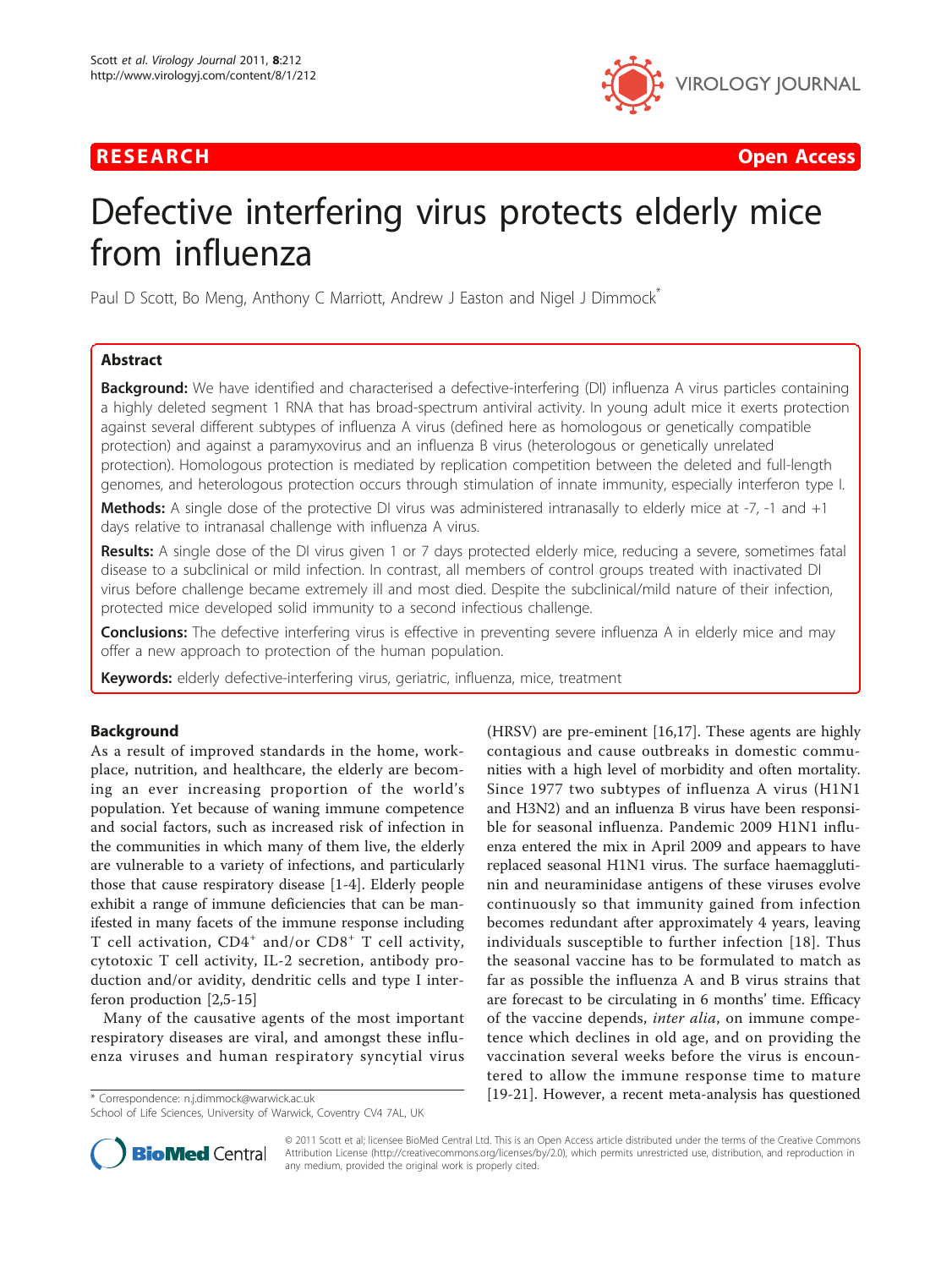the efficacy of influenza vaccines in the over-65s [[22\]](#page-5-0). The influenza antivirals Tamiflu and Relenza that are now available are most effective when given before or as soon as possible after infection, but solid evidence for their usefulness and safety in the elderly has not been found [\[23](#page-5-0)]. Resistance to Tamiflu, the more widely used antiviral, is already widespread in seasonal H1N1 virus [[24-26\]](#page-5-0).

In attempting to tackle respiratory disease we have pioneered a novel approach that exploits a naturally occurring influenza A antiviral that is made by the virus itself. This is a specific defective-interfering (DI) virus that confers protection from infection in vivo. Its active principle is a highly deleted version of the viral genomic RNA which acts to inhibit productive infection [[27-31](#page-5-0)]. Influenza (Orthomyxoviridae) DI viruses were the first to be recognised [\[32](#page-5-0)], and have been studied extensively [[30,33](#page-5-0)]. However analysis is difficult as natural DI preparations contain many different DI sequences. In part this is because its single-stranded, negative sense RNA genome exists as 8 discrete segments and DI RNAs can probably arise from any segment. While they are formed mainly from the three largest virion RNAs, any one virion RNA can give rise to many different DI RNA sequences through variably located central deletions [[34,35\]](#page-5-0). We solved this heterogeneity problem by producing cloned viruses that contain one major species of DI RNA, and have characterized one DI virus, containing the 244 DI RNA derived from virion segment 1 of A/ Puerto Rico/8/34 (PR8, H1N1), that is particularly active in protecting mice from a variety of different influenza A virus subtypes [[36\]](#page-5-0). We call DI viruses that have demonstrable in vivo activity 'protecting viruses' [[37\]](#page-5-0). Our protecting 244 RNA is encapsidated into authentic influenza virus particles, and these target the protecting RNA to cells that can be potentially infected by influenza virus.

Thus far we have established the efficacy of protecting virus by infecting young adult mice (approximately 5 weeks-old) representing several different inbred strains. Here we have investigated the antiviral efficacy of protecting virus in elderly (18-month-old) mice. Such animals have a range of age-related immune deficiencies that parallel those found in people [[6,10,12](#page-5-0),[38-44](#page-5-0)]. The data show that elderly mice are not only protected against a strong influenza type A challenge but also develop immunity to reinfection with the same challenge virus.

## Methods

## Viruses

Protecting virus 244/PR8 originally arose spontaneously after transfection of 293T cells with an infectious set of A/PR/8/34 plasmids [[36](#page-5-0)]. 244/PR8 was amplified sequentially in MDCK cells and embryonated chicken's eggs, and purified by differential centrifugation through sucrose. Preparations were standardized at  $2 \times 10^5$ HAU/ml and stored in liquid nitrogen. DI RNA 244 comprises 395 nucleotides and is derived from segment 1 RNA of PR8 by a single central deletion. Segment 1 encodes PB2, a component of the virion polymerase. 244 DI RNA comprises nucleotides 1-244 and 2191- 2341 of the A/PR8 minus-sense segment 1 RNA, and retains the original termini and sequences essential for replication and encapsidation. Analysis by RT-PCR with primers specific for genome segment 1 showed that the 244 RNA was the major defective RNA present. Helper virus infectivity was eliminated by irradiating with UV for 40 seconds at 253.7 nm. This had little effect on the DI RNA because of its small UV-target size (395 nt) compared with the infectious viral genome (13,600 nt). Longer UV irradiation (8 minutes) destroys the protecting RNA but does not affect viral HA or neuraminidase (NA) activities [\[36](#page-5-0)], and provides a control for possible immune system-stimulation by antigen or receptorblocking by the virus proteins [\[36\]](#page-5-0). The challenge virus, influenza A/WSN/40, was grown in embryonated chicken's eggs. The infectivity of clarified allantoic fluid was titrated in MDCK cells as focus-forming units (FFU). The dose required to cause disease in elderly mice was  $4.3 \times 10^{3}$  FFU.

## Mice

We used inbred C3H/He-mg mice of both sexes which had once been part of a colony breeding programme. These were approximately 18 months of age with a mean weight of 45 g (range 36-52 g) at the time of inoculation. Compared with young adults they had increased body fat and thinner fur, were more poorly groomed, and considerably reduced activity levels, demonstrating the general demeanour of an elderly animal. Males were housed individually and most of the females as pairs, all in opaque plastic containers with a transparent lid. They thrived best in relatively small cages (35  $\times$  14  $\times$  13 cm) and were provided with food and water *ad lib*, paper bedding and cardboard tubes for recreation. Mice were treated with just one dose of protecting virus at the start of the study period. All inoculations were given as an intranasal drop to both nares under light ether anaesthesia. The dose of protecting virus comprised 12 μg virus protein. This relatively large dose [[36](#page-5-0)] was chosen as insufficient elderly mice were available to permit titration. Individual mice were assessed clinically according to a scheme where each mouse is assigned a value from 1 to 5 according to increasing severity of disease, where 1 is well and 5 is dead, as detailed previously, and by mean group weight, on a daily basis [[36\]](#page-5-0). All experiments were approved by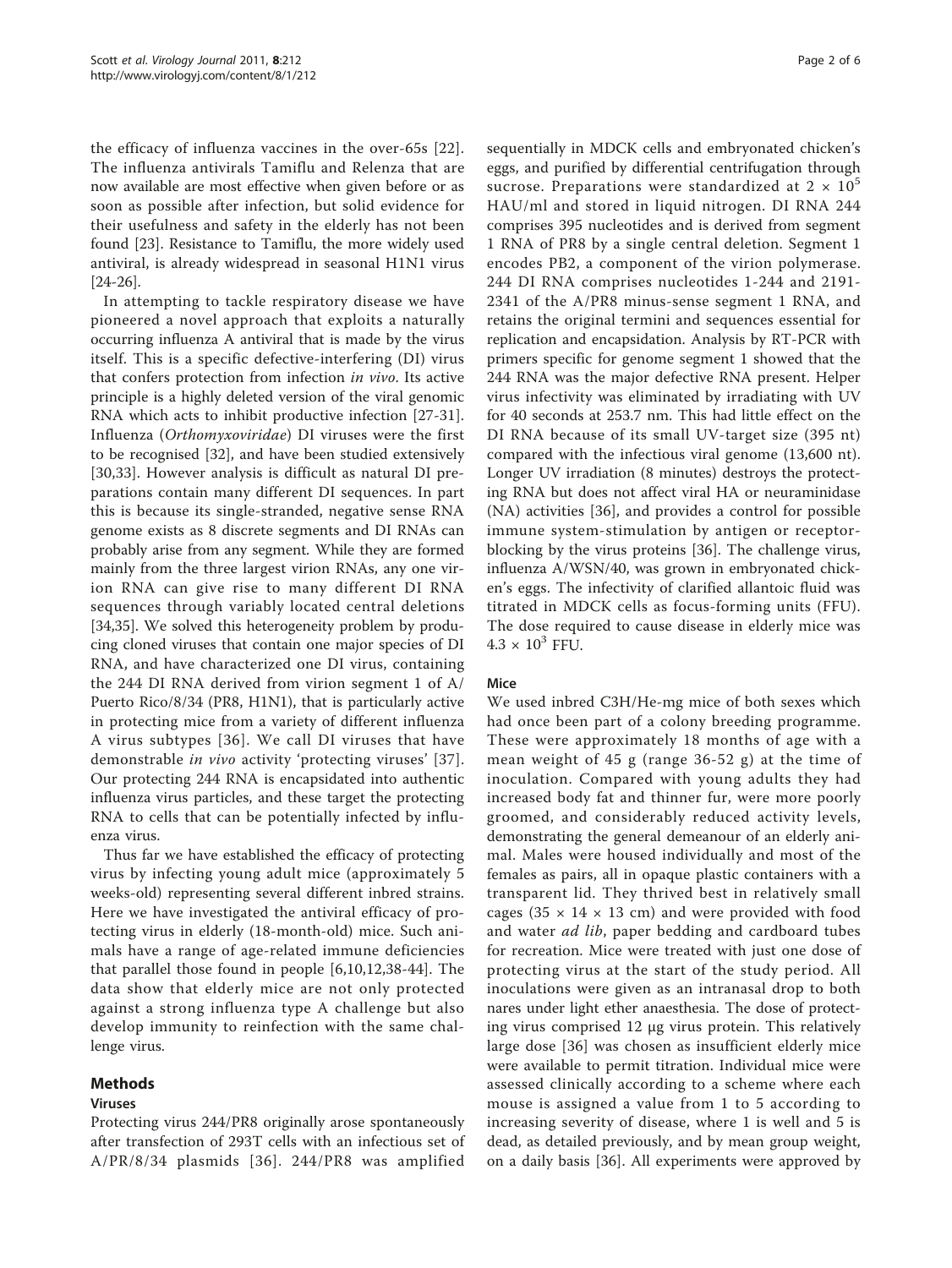<span id="page-2-0"></span>the University of Warwick Ethics Committee and conform to the licence requirements of the UK Home Office.

# Results

#### Protection by protecting virus 1 day before infectious challenge

Mice were inoculated intranasally with a single dose of DI virus one day before intranasal infection with WSN. Figure 1a shows the clinical picture: mice given protecting virus alone or diluent (mock infected, data not shown) remained completely well. Those given UV-inactivated protecting virus before the infectious challenge became ill on day 5, progressing to serious disease that

peaked on days 7-8. Most (67% or 4/6) were dead by day 8. In contrast, mice treated with active 244/PR8 before infection were all protected. Sixty percent (3/5) were protected completely, while 2/5 developed a mild illness, peaking on day 9 and from which they recovered completely. Comparison between the groups treated with active or inactive DI virus showed a highly significant statistical difference in the severity of disease  $(p =$ 0.0043) with a one tailed Mann-Whitney U test. Figure 1b shows that body weight in both 244/PR8 alone controls oscillated around the zero mark, as did mock infected controls (not shown). This contrasts with young adults where there is a steady weight gain. Mice given inactivated 244/PR8 before challenge lost weight



Figure 1 A single dose of influenza A virus 244/PR8 given 1 day before infection protects elderly (18-month-old) mice from influenza, and these mice are then immune to further challenge. Mice were anaesthetized and inoculated intranasally on day -1 with 244/PR8 or inactivated 244/PR8 (solid arrow), and were infected on day 0 (open arrow) with influenza A/WSN (panels a, b). Mice that had survived WSN challenge through treatment with protecting virus in a, b were challenged with a second high dose of WSN 3 weeks after the first infection (panels c, d) to establish their immune status. These mice were inoculated intranasally (open arrow) with a 500-fold higher dose of WSN than used in (a, b). (a, c) mean clinical disease assessment; (b, d) percentage weight change. ■, 12 μg 244/PR8 followed by WSN (n = 5); ▲, 12 μg inactivated 244/PR8 followed by WSN (n = 6); •, 12 µg 244/PR8 followed by diluent (n = 2); •, naïve 5-week-old mice given only the high dose WSN challenge (n = 5). Mice were assessed clinically and weighed daily. Weights are not presented after 2 or more mice died. The percentage of mice surviving at the end of the study is in parenthesis. Data are representative of two separate experiments.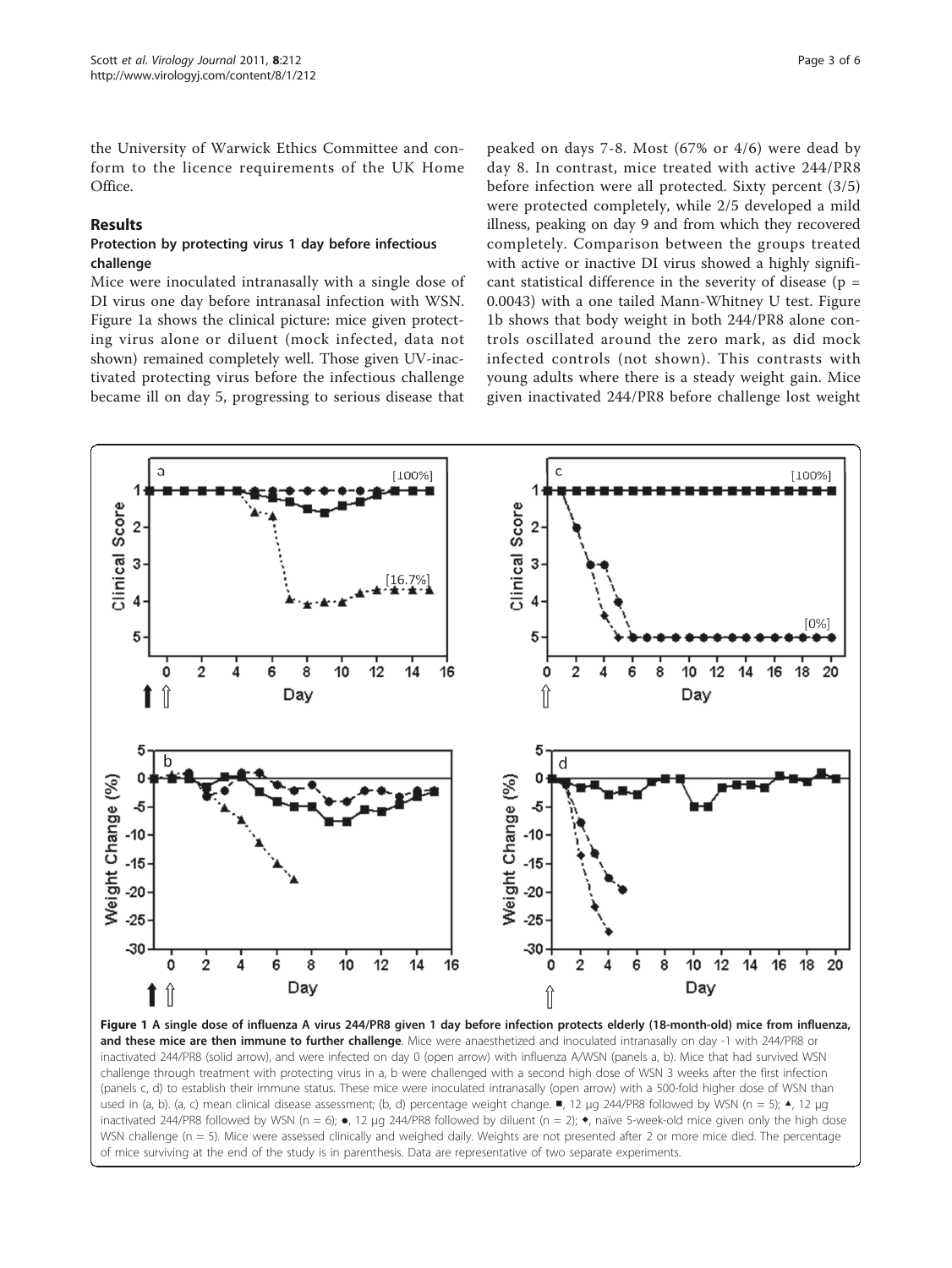at least 3 days ahead of clinical disease. Mice treated with 244/PR8 before infection showed only a small and transient weight loss, peaking at a maximum of 7% weight loss on days 9-10. They then regained the weight they had lost.

Having successfully protected elderly mice from acute influenza, we then determined their immune status. Animals that had received the active protecting virus and had survived the initial challenge infection were given a second WSN challenge at 3 weeks after the first infection to determine their immune status. This WSN dose (2.1  $\times$  10<sup>6</sup> FFU/mouse) was 500-fold greater than the first dose and is high enough to overcome protection afforded by the initial 244/PR8 treatment. Thus any resulting protection is probably due to acquired immunity. Figure [1](#page-2-0) (panels c and d) show that mice protected from the initial WSN challenge by administration of 244/PR8 (from Figure [1](#page-2-0) (panels a and b)) showed no sign of clinical disease on rechallenge, whereas mice from the same experiment given 244/PR8 alone as a first treatment were all dead 6 days after challenge (Figure [1c\)](#page-2-0). A virus control of naïve 5-week-old mice was also included to verify the potency of the challenge virus and these all died. Clearly 244/PR8 on its own did not stimulate a protective immunity. Since 244/PR8 cannot protect against this high dose of WSN, we conclude that protected mice had developed an adaptive immune response. Weight change data (Figure [1d\)](#page-2-0) corroborated the clinical data with the 244/PR8-protected mice from Figure [1](#page-2-0) (panels a and b) showing no significant weight change.

# Protection by protecting virus given 7 days before, and 1 day after, infectious challenge

Mice were given a single intranasal dose of 244/PR8 at 7 days and 1 day prior to infection with WSN, and at 1 day after infection. Controls received the same dose of inactivated 244/PR8. Figure [2](#page-4-0) (panels a and b) show that groups given inactivated 244/PR8 and WSN in the various timed combinations or WSN alone all became seriously ill, lost a major amount of weight, and suffered 40% death. In contrast, 80% (4/5) mice given 244/PR8 at 7 days before infection were completely protected with no significant weight loss. The non-protected mouse showed no delay in the onset of illness and no amelioration of clinical signs, suggesting that it may not have received a full dose of 244/PR8. The positive control group given 244/PR8 1 day before WSN were solidly protected (as in Figure [1](#page-2-0) (panels a and b)) with only delayed slight, short lived clinical signs on days 7 and 8 in 2 of 5 mice, consistent with the data in Figure [1](#page-2-0) panels a and b (data not shown). Comparison between the groups treated with active or inactive DI virus showed a highly significant statistical difference in the

severity of disease ( $p = 0.0278$ ) with a one tailed Mann-Whitney U test. 244/PR8 given one day after infection did not protect ( $p = 0.3452$  comparing active and inactive DI treated mice and  $p = 0.4206$  comparing active DI treated mice with infected untreated mice). Surviving mice were challenged with the very high dose of WSN as above to determine their immune status. Figure [2](#page-4-0) (panels c and d) show that mice that survived the first infection through treatment with 244/PR8 at 1 day before infection were all solidly protected, as were most (75% or 3/4) of the group that originally received 244/ PR8 at 7 days before infection. However, in such elderly mice it is expected that some mortality is associated with the age of the animals rather than infection. Agematched control mice lost weight, became ill and died.

# Discussion and conclusions

We have previously shown that protecting virus prevents influenza in young adult mice. Protecting virus has two different modes of action. The observed crossinfluenza A subtype antiviral activity of DI virus 244/ PR8, coupled with its replication dependence on infectious virus and the common genetic system of all influenza A viruses, suggest that it acts at the level of genome competition [[36\]](#page-5-0). Thus, it is likely that protecting virus can act against all influenza A viruses regardless of antigenicity, and indeed protecting virus prevents acute influenza A disease in SCID mice that have no adaptive immune response (submitted for publication). In addition, knock-out mice that have no functioning interferon type I response are also protected showing that this response is not essential for protection against challenge with homologous influenza A virus [\[45\]](#page-5-0). However, protecting virus stimulates interferon type I, and we believe this is responsible for heterologous protection in vivo from infection with pneumonia virus of mice (PVM), the acknowledged model for HRSV infection, and also influenza B virus. The importance of interferon type I in combatting these infections is shown by extensive reduction in protection against PVM and influenza B in mice lacking the interferon type I receptor [\[45](#page-5-0)]. In view of the potential role of the immune system in the mode of action of the protecting virus it is important to assess the efficacy of protecting virus in older mice which have a range of immune deficiencies reflecting those seen in the high risk elderly human population.

The data above demonstrate that a single dose of prophylactic 244/PR8 given up to 7 days prior to infection was highly effective in protecting elderly mice from a severe influenza challenge, and that most of the surviving mice were immune to reinfection. Protection at both levels operates despite the multiplicity of age-related immune deficiencies found in such elderly mice (see above). However, a single dose post-infection treatment was less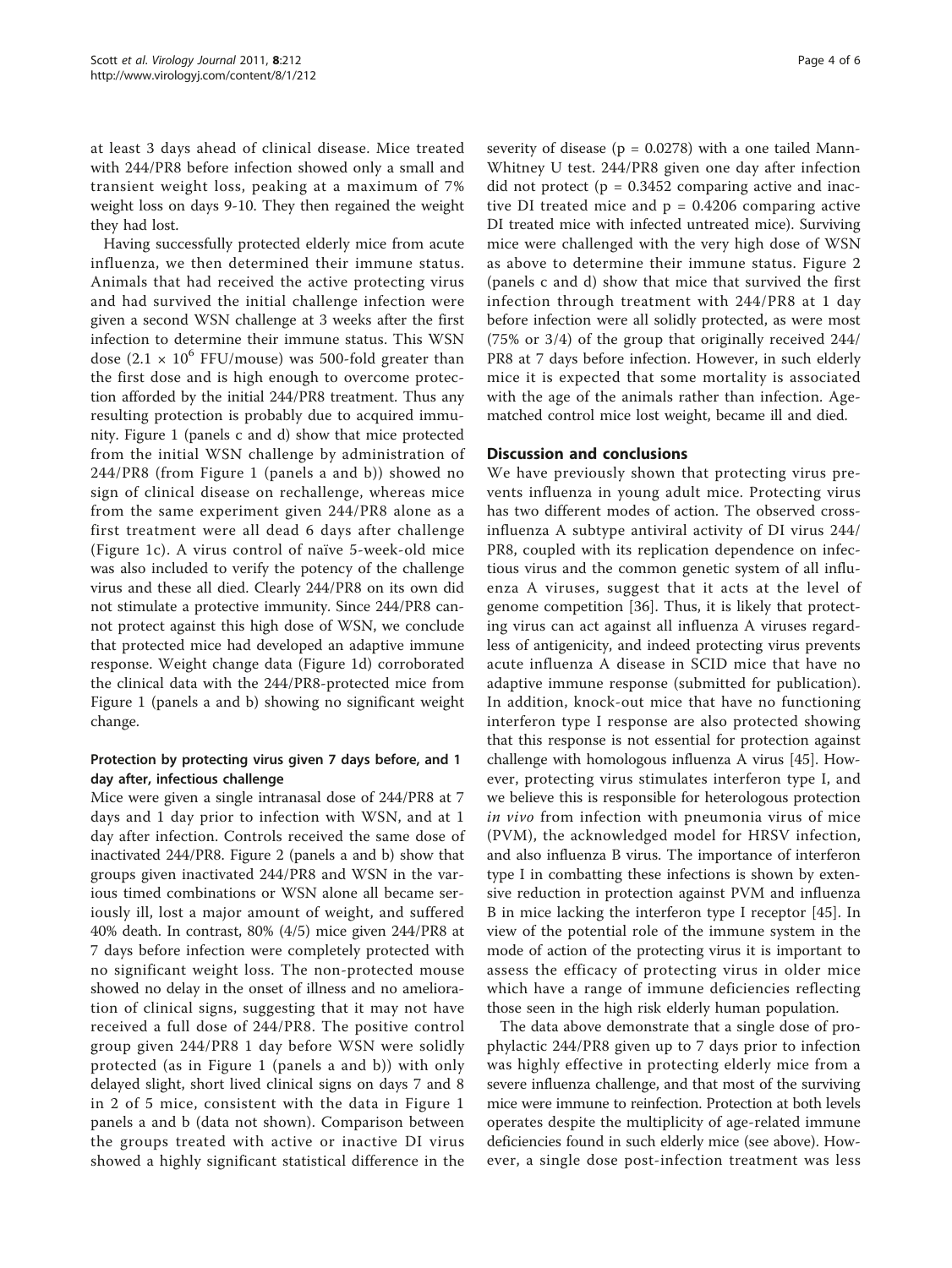<span id="page-4-0"></span>

1 day after infection (solid arrows, panels a, b). Mice were infected with WSN on day 0 (open arrows). The immune status of survivors is investigated in panels c and d with a high dose WSN challenge. (a, c) show the mean clinical disease assessment, and (b, d) show the percentage weight change. Other information as in Figure 1. In panels a, b: ■, 12 μg 244/PR8 given 7 days before WSN (n = 5); □, 12 μg inactivated 244/PR8 given 7 days before WSN (n = 5); ◆, 12 μg 244/PR8 given 1 day after WSN (n = 5); ◊, 12 μg inactivated 244/PR8 given 1 day after WSN (n = 5);  $\triangle$ , WSN only (n = 5);  $\bullet$ , 244/PR8 only (n = 2). In panels c, d:  $\blacksquare$ , 12 µg 244/PR8 given 7 days before WSN from (a, b) and rechallenged with WSN (n = 4);  $-$ , 12 µg 244/PR8 given 1 day before WSN from (a, b) (not shown) and rechallenged with WSN (n = 5);  $\bullet$ , saline inoculated controls only from (a, b) (not shown) challenged with WSN (n = 2); o, non-infected controls (n = 2). The dagger in panels (b) and (c) indicates the death of a single mouse.

effective than in young adult mice [[36\]](#page-5-0) suggesting that elderly mice are less able to respond to this type of therapy. We have not yet explored the nature of the resistance to reinfection in elderly mice, but parallel experiments show that treatment of young adult mice with protecting virus prevents the presentation of any sign of disease, but permits a reduced level of productive influenza lung infection. The residual level of virus replication is sufficient to elicit an immune response which can protect against subsequent challenge with an antigenically related virus [\[36](#page-5-0)]. It seems likely therefore that there is also enough infection in elderly mice treated with protecting virus to stimulate a virus-specific B cell- and T cell-mediated immunity. In conclusion, both elderly and young adult mice are capable of benefitting from treatment with protecting virus.

Parallels with the elderly immunodeficient people suggest that protecting virus might be a useful additional weapon in the war against influenza.

#### Acknowledgements

We thank the Wellcome Trust and the UK Medical Research Council for grants awarded to NJD, AJE and ACM, and Samantha Dixon and staff for animals and their care.

#### Authors' contributions

NJD initiated the projected and carried it out with PDS. BM characterized the 244/PR8 and with ACM and AJE critiqued the work and contributed to the writing. This work has been read and approved by all authors.

#### Competing interests

NJD and AJE hold patents relating to DI influenza virus. Otherwise the authors declare that they have no competing interests.